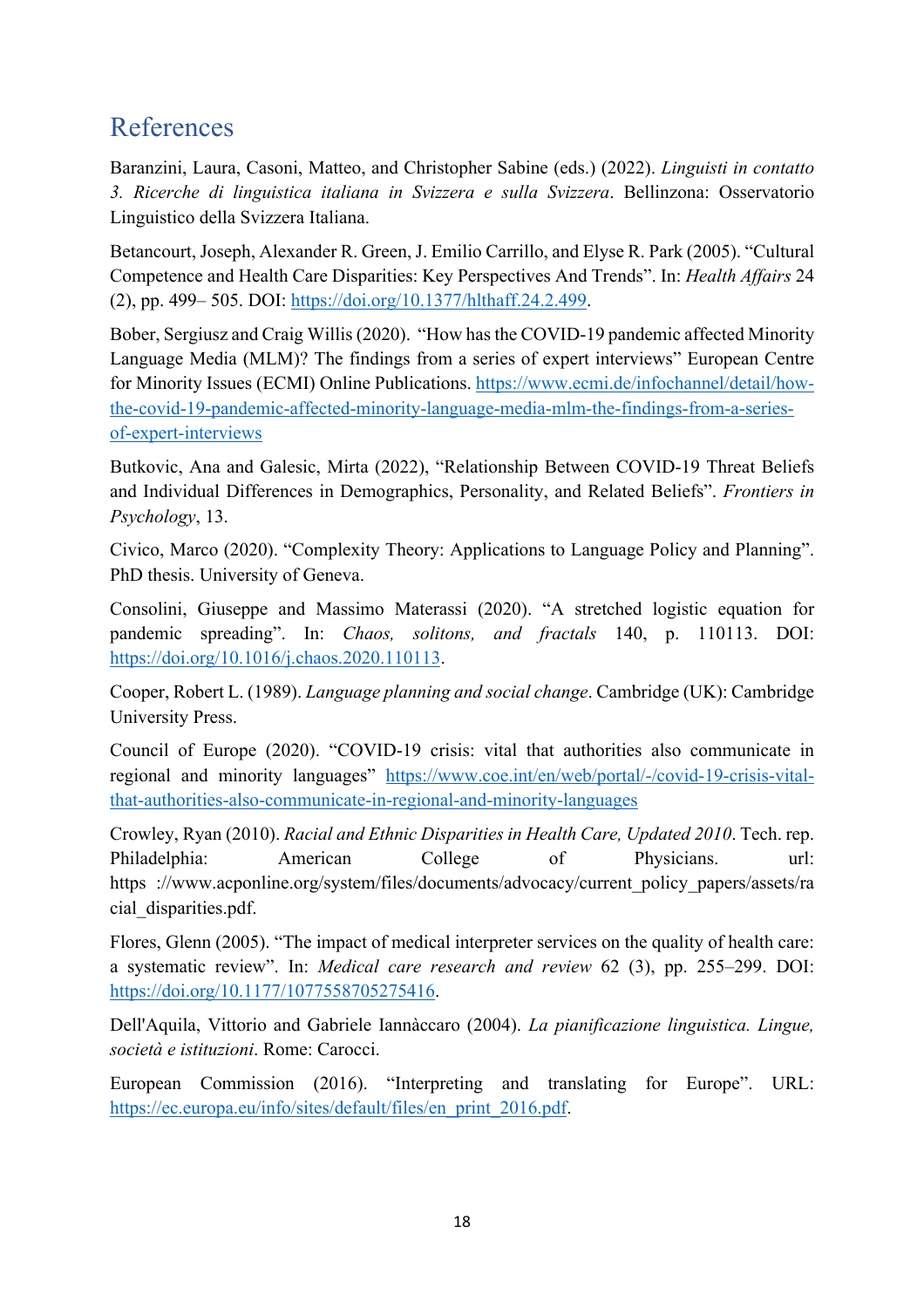European Commission (2021). "Eu-Funded Projects to Support the News Sector, Media Freedom and Pluralism". URL: <https://ec.europa.eu/newsroom/dae/redirection/document/67352>.

 do not offer information on the pandemic in minority languages". (2020). offer-information-on-the-pandemic-in-minority-languages Federal Union of European Nationalities. "Do You Speak Corona? Many European countries <https://www.fuen.org/en/article/Do-You-Speak-Corona-Many-European-countries-do-not>-

Gazzola, Michele, François  forthcoming) *The Routledge Handbook of Language Policy and Planning*. London: Routledge. Grin, Linda Cardinal, and Kathleen Heugh (eds.) (2022,

 Ghandour-Demiri, Nada (2017). *Language and Comprehension Barriers in Greece*'*s Migration Crisis. A Study on the Multitude of Languages and Comprehension of Material Provided to Refugees and Migrants in Greece*. Tech. rep. Translators without Borders. URL: <https://translatorswithoutborders.org/wp-content/uploads/2017/07/Language-Comprehension>barriers.pdf.

 Grin, François (2003). *Language policy evaluation and the European charter for regional or minority languages*. Basingstoke: Palgrave Macmillan.

 Harvard Humanitarian Initiative (2011). *Disaster Relief 2.0. The Future of Information Sharing in Humanitarian Emergencies*. Tech. rep. Washington, D.C./Berkshire: UN Foundation and Vodafone Foundation Technology Partnership. URL: <https://reliefweb.int/sites/reliefweb.int/files/resources/4686CA7489E8DA0685257861005541> 27-Fu ll\_report.pdf.

 Hester, Vaughn, Aaron Shaw, and Lukas Biewald (2010). "Scalable crisis relief: Crowdsourced SMS translation and categorization with mission 4636". In: *Proceedings of the First ACM Symposium on Computing for Development (ACM DEV'10)*. New York: ACM, pp. 1–7.

 Hult, Francis M. and David Cassels Johnson (eds.) (2015) *Research methods in language policy and planning: A practical guide*. Hoboken: Wiley-Blackwell.

Political International Covenant on Civil and Political Rights (1976). URL: https://www.ohchr.org/en/professionalinterest/pages/ccpr.aspx.

 Jung, Juergen, James Manley, and Vinish Shrestha (2021). "Coronavirus infections and deaths by poverty status: The effects of social distancing". In: *Journal of Economic Behavior and Organization* 182, pp. 311–330. DOI: https://doi.org/10.1016/j.jebo.2020.12.019

Kadelka, Claus and Audry McCombs (2021). "Effect of homophily and correlation of beliefs on COVID-19 and general infectious disease outbreaks". *PLOS ONE*, 16(12), p.e0260973.

 Sif Karrebæk, Martha and Solvej Helleshøj Sørensen (2020). "Covid-19 exposes language and migration tensions in Denmark – Language on the Move". Language on the Move. Retrieved tensions-in-denmark/ from https://www.languageonthemove.com/covid-19-exposes-language-and-migration-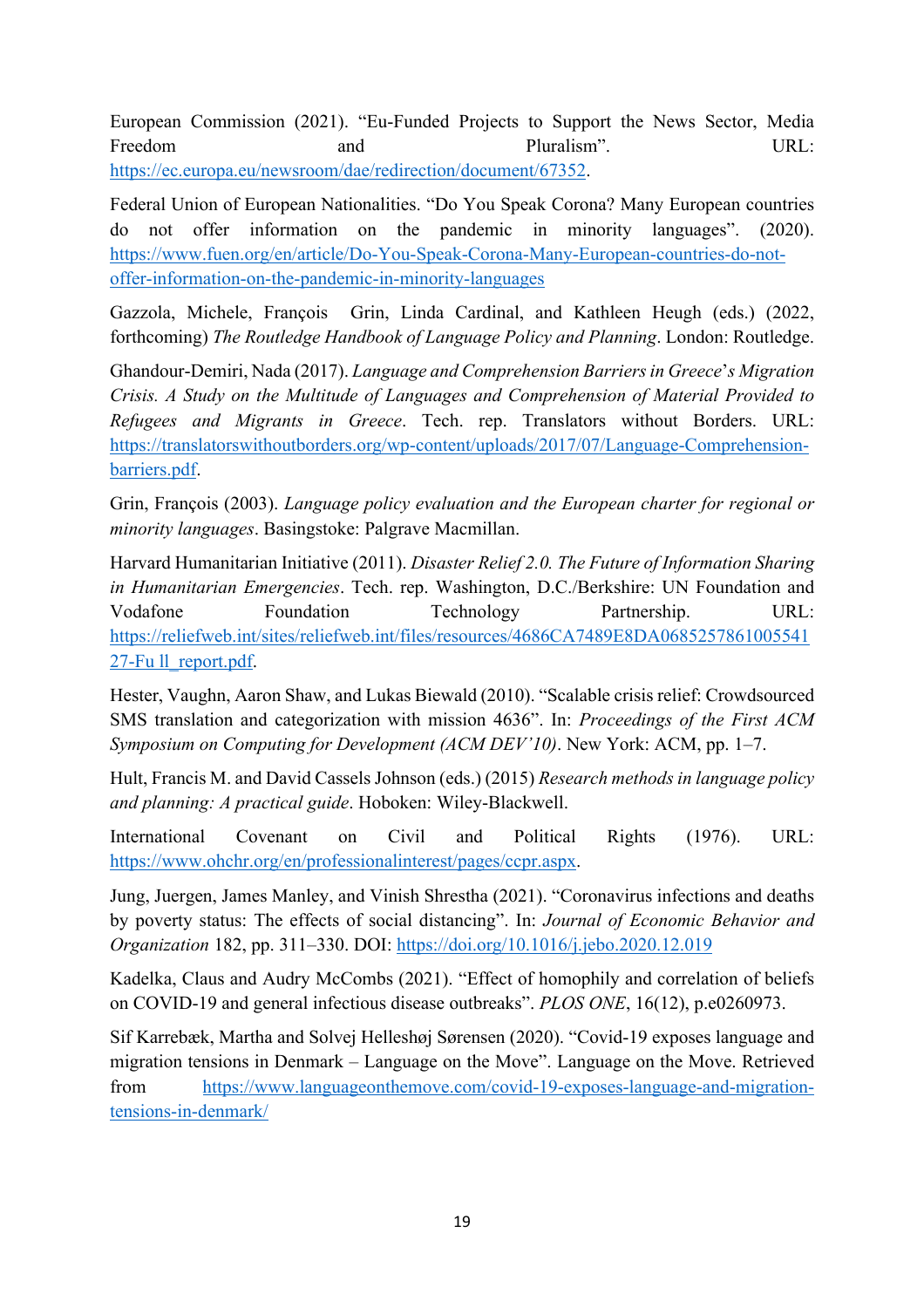Knuesel, Steven et al. (2020). "Language Barriers, Equity, and COVID-19: The Impact of a Novel Spanish Language Care Group". In: *Journal of Hospital Medicine* 16 (2), pp. 109–111. DOI: [https://doi.org/10.12788/jhm.3542.](https://doi.org/10.12788/jhm.3542)

 Kreps, Gary. L., Kenneth Alibek, Charles Bailey, Linda Neuhauser, Katherine E. Rowan, Lisa Sparks (2005). "The critical role of communication in preparing for biological threats: Prevention, mobilization, and response". In H. D. O'Hair, R. Heath, & G. Ledlow (Eds.), *Community preparedness and response to terrorism: Communication and the media (pp.191-*210). Westport, CT: Praeger Publishers.

 *Towards Openly Multilingual Policies and Practices: Assessing Minority Language*  Laakso, Johanna, Anneli Sarhimaa, Sia Spiliopoulou Åkermark, and Reetta Toivanen (2016). *Maintenance Across Europe*. Bristol: Multilingual Matters.

 Lewis, William, Robert Munro, and Stephan Vogel (2011). "Crisis MT: Developing a cookbook for MT in crisis situations." In: *Proceedings of the Sixth Workshop on Statistical Machine Translation*. New York: ACM, pp. 30–31.

 Li, Yuming, Gaoqi Rao, Jie Zhang and Jia Li (2020). "Conceptualizing national emergency language competence". *Multilingua* 39 (5), pp. 617–623. DOI: <https://doi.org/10.1515/multi>-2020-0111.

 Sandra Lee McKay (eds.) *Sociolinguistics and language education*, pp. 146-176. Clevedon: Lo Bianco, Joseph (2010) "Language policy and planning", in Hornberger, Nancy H. and Multilingual Matters.

 Manson, Aaron (1988). "Language Concordance as a Determinant of Patient Compliance and Emergency Room Use in Patients with Asthma". In: *Medical Care* 26 (12), pp. 1119–1128. DOI: <https://doi.org/10.1097/00005650-1>98812000-00003.

 Mikolič Južnič, Tamara, and Nike Pokorn (2021). "In Search of the Essential Competences for Overcoming Language Barriers in Public Services". In: *ELOPE: English Language Overseas Perspectives and Enquiries*, 18 (1), pp. 15–35. DOI: <https://doi.org/10.4312/elope.18.1.15-35>.

 Moser-Mercer, Barbara, Leïla Kherbiche, and Barbara Class (2014). "Interpreting conflict:  Training challenges in humanitarian field interpreting". In: *Journal of Human Rights Practice*  6 (1), pp. 140–158.

 O'Brien, Sharon (2016). "Training Translators for Crisis Communication: Translators Without Borders as an Example". In: *Mediating Emergencies and Conflicts: Frontline Translating and Interpreting*. Ed. by Federico M. Federici. London: Palgrave Macmillan UK, pp. 85–111. DOI: [https://doi.org/10.1057/978-1-137-55351-5\\_4](https://doi.org/10.1057/978-1-137-55351-5_4).

 O'Brien, Sharon,Federico Federici, Patrick Cadwell, Jay Marlowe, and Brian Gerber (2018) "Language translation during disaster: A comparative analysis of five national approaches", *International Journal of Disaster Risk Reduction*. Elsevier Ltd, 31, pp. 627–636. doi: <https://doi.org/10.1016/j.ijdrr.2018.07.006>.

 OECD (2018). "Bridging the Digital Gender Divide – Include, Upskill, Innovate". URL: [https://www.oecd.org/digital/bridging-the-digital-gender-divide.pdf.](https://www.oecd.org/digital/bridging-the-digital-gender-divide.pdf)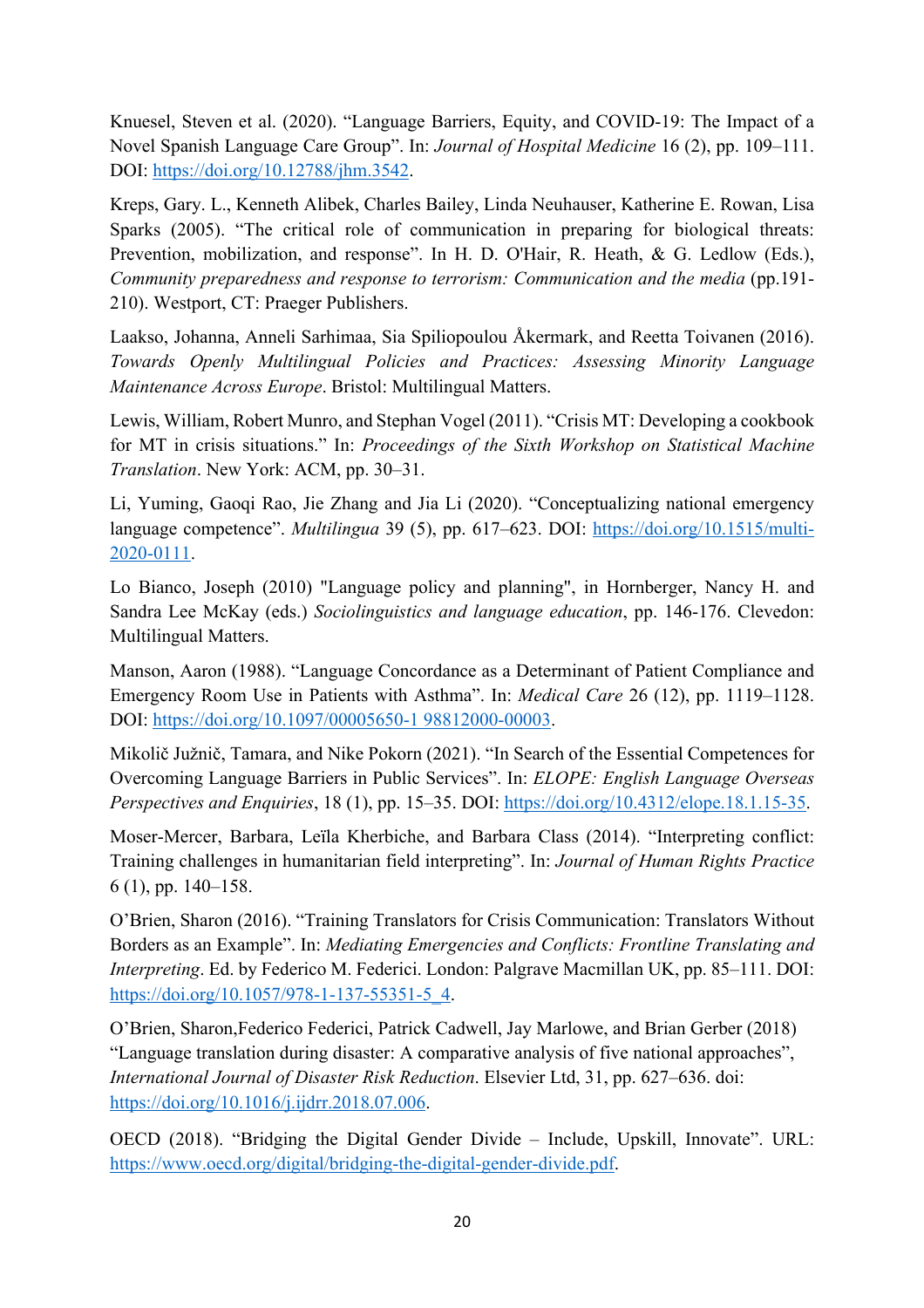Olofsson, Anna (2011). "Organizational Crisis Preparedness in Heterogeneous Societies: The OCPH Model". In: *Journal of Contingencies and Crisis Management* 19 (4), pp. 215–226. DOI: <https://doi.org/10.1111/j.1468-597>3.2011.00652.x.

 Pamuk, Elsie et al. (1998). *Health, United States, 1998. Socioeconomic Status and Health Chartbook*. Tech. rep. U.S. Department of Health and Human Services. url: <https://www.cdc.gov/nchs/data/hus/hus98cht.pdf>.

 Paton, Alexis et al. (2020). *Submission of evidence on the disproportionate impact of COVID 19, and the UK government response, on ethnic minorities and women in the UK*. URL: https://publications.aston.ac.uk/id/eprint/41460/1/Submission of evidence for Select Com mittee Aston University pdf.pdf.

 Piller, Ingrid, Jie Zhang, and Jia Li (2020) "Linguistic diversity in a time of crisis: Language challenges of the COVID-19 pandemic", *Multilingua*, 39 (5), pp. 503–515.

 Ricento, Thomas (ed.) (2015) *Language Policy and Planning (Critical Concepts in Linguistics).*  London: Routledge.

 Rubio Blanes, Berta (2020). "Modèle pour la gestion de la communication multilingue dans un centre d'accueil de migrants". MA thesis. Switzerland: Université de Genève.

 Sellnow, Deanna D. et al. (2015). "A Receiver-Based Approach to Effective Instructional Crisis  Communication". *Journal of Contingencies and Crisis Management* 23 (3), pp. 149–158. DOI: <https://doi.org/10.1111/1468-5973.12066>.

Sen, Amartya (1977) "Starvation and exchange entitlements: a general approach and its application to the great Bengal famine", *Cambridge Journal of Economics*, pp. 33–59.

Sen, Amartya (1982) *AMARTYA SEN Poverty and Famines An Essay on Entitlement and Deprivation*. Oxford: Oxord University Press.

 Shapiro, Johanna and Saltzer, Eleanor (1981). "Cross-cultural aspects of physician-patient communications patterns". In: *Urban Health* 10 (10), pp. 10–15.

 Solis, Julia et al. (1990). "Acculturation, access to care, and use of preventive services by Hispanics: findings from HHANES 1982-84". In: *American Journal of Public Health* 80, pp. 11–19. DOI: <https://doi.org/10.2105/ajph.80.suppl.11>.

Spiegelhalter, D. and Masters, A., 2022. *Covid By Numbers*. London, UK: Penguin, pp.69-121.

 Spiliopoulou Åkermark, Sia (ed.) (2006) *International Obligations and National Debates: Minorities around the Baltic Sea*. Mariehamn: The Åland Island Peace Institute.

 Spolsky, Bernard (ed.) (2012) *The Cambridge handbook of language policy*. Cambridge (UK): Cambridge University Press.

 Sutherlin, Gwyneth (2013). "A voice in the crowd: Broader implications for crowdsourcing  translation during crisis". In: *Journal of Information Science* 39, pp. 397–409. DOI: <https://doi.org/10.1177/0165551512471593>.

 Tollefson, James William and Miguel Pérez Milans (eds.) (2018) *The Oxford handbook of language policy and planning*. Oxford: Oxford University Press.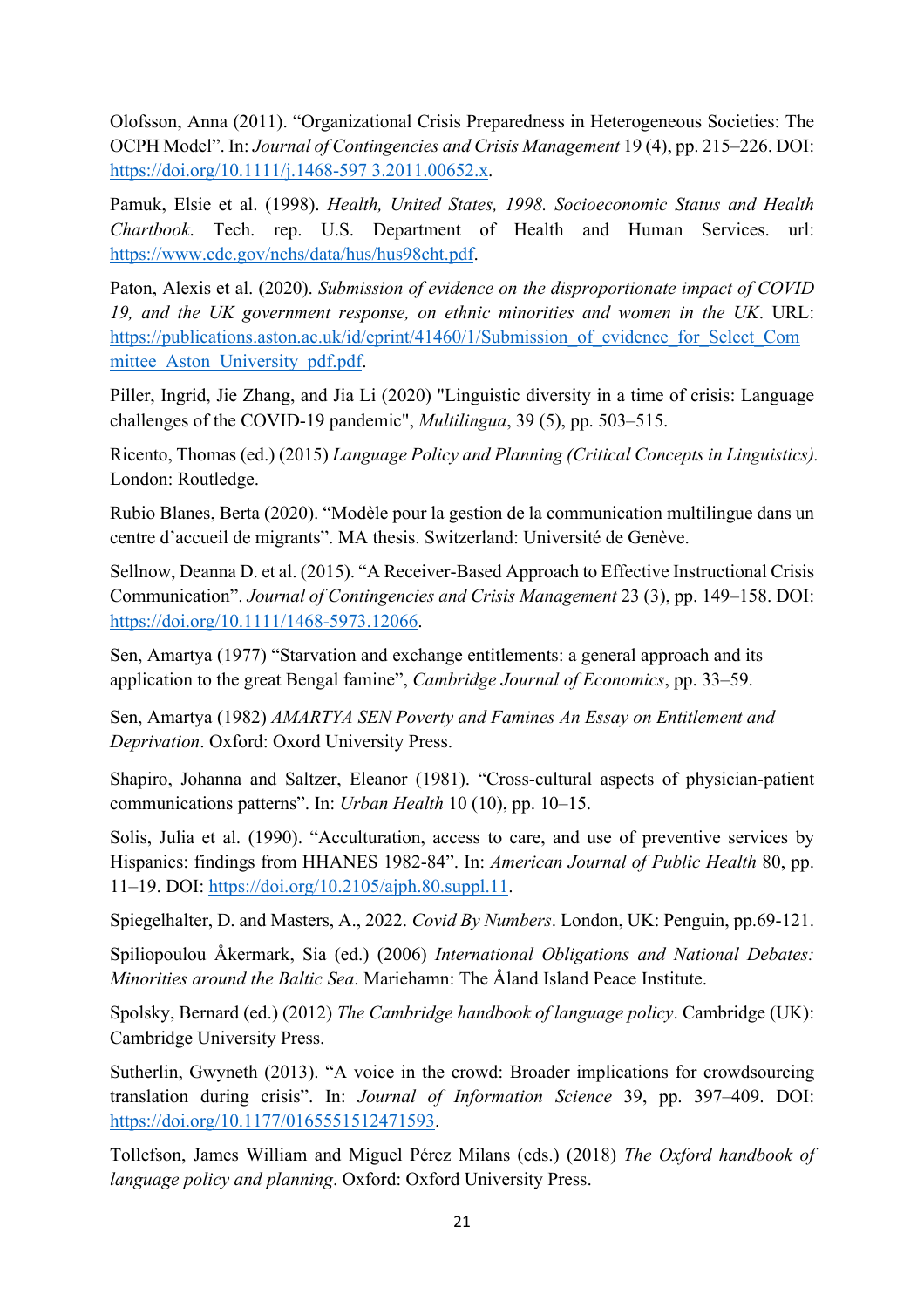accessible, acceptable and adaptable" *Right to Education Primers* No. 3, Swedish International Tomašcevski, Katarina (2001) "Human rights obligations: making education available, Development Cooperation Agency (SIDA), Gothenburg.

 Turner, Anne et al. (2019). "Evaluating the Usefulness of Translation Technologies for Emergency Response Communication: A Scenario-Based Study". In: *JMIR public health and surveillance* 5, e11171 (1). DOI: [https://doi.org/10.2196/11171.](https://doi.org/10.2196/11171)

 Vacher, Mark (2008). "Flygtninge og Indvandrere i den almene boligsektor – Bidrag til forståelse af flygtninge og indvandreres forhold til deres bolig". *Institut for Antropologi, Københavns Universitet og Center for Bolig og Velfærd*. URL: https://boligforskning.dk/sites/default/files/Mark\_Vacher\_rapport\_Integration\_og\_Bolig\_2\_. als\_.pdf

 Zhang, Jie and Yuqin Wu (2020). "Providing multilingual logistics communication in COVID-19 disaster relief". In: *Multilingua* 39 (5), pp. 517–528. DOI: <https://doi.org/10.1515/multi>-2020-0110.

 Zhao, Shiju (2016). "National language capacity in global competition". In: *Social Sciences in China* 37 (3), pp. 93–110. DOI: <https://doi.org/10.1515>/multi-2020-0110.

## Online references

 "COVID-19's impact on migrant communities (2.0)" (2021). *European Web Site on Integration*, European Council. URL: <https://ec.europa.eu/migrant-integration/news/covid-19s-impact-on>migrant-communities-20.

 "Denmark: COVID-19 and ethnic minorities - what works?" (2021). *European Web Site on Integration*, European Council, 19 March 2021. URL: <https://ec.europa.eu/migrant>integration/news/denmark-covid-19-and-ethnic-minorities---what-works.

 "Income distribution" (2020). *Gov.uk*, Government Digital Service. URL: <https://www.ethnicity-facts-figures.service.gov.uk/work-pay-and-benefits/pay-and>income/income-distribution/latest.

 "Cemût protezisi dal Coronavirus - ARLeF. (n.d.)". URL: <https://arlef.it/iniziativis/come>proteggersi-dal-coronavirus/

 proteggersi-dal-coronavirus/ Crnić-Grotić, Vesna. Interview by Charles Amponsah (2019). *Council of Europe*. URL: <https://www.coe.int/en/web/portal/covid-19-minority-languages>.

 Di Stefano, Paolo (2020). "Anche nelle emergenze la Commissione Ue parla solo inglese", *Corriere della Sera*, 26 February 2020. URL: https://www.corriere.it/opinioni/20 febbraio 26/anche-emergenze-a993f9c2-58c6-11ea-8e3aa0c8564bd6c7.shtml.

 European Centre for Minority Issues (ECMI). "Minority language media and the COVID-19 pandemic – the case of German and Ladin in South Tyrol. An interview with Marc Röggla" pandemic-the-case-of-welsh-an-interview-with-marc-roeggla URL: <https://www.ecmi.de/infochannel/detail/minority-language-media-and-the-covid-19>-